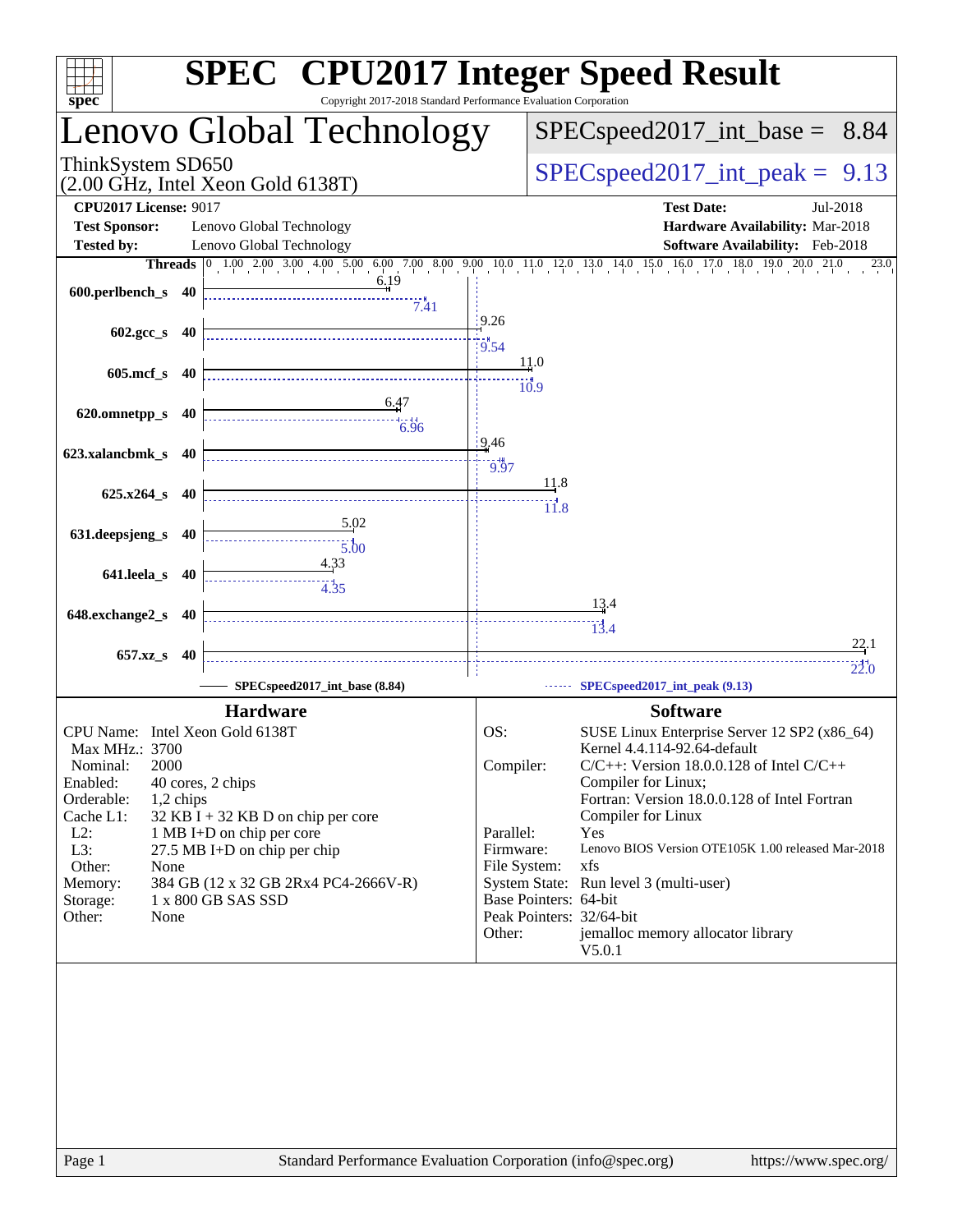

# Lenovo Global Technology

# $SPECspeed2017\_int\_base = 8.84$

(2.00 GHz, Intel Xeon Gold 6138T)

ThinkSystem SD650  $SPEC speed2017$  int peak = 9.13

**[Test Sponsor:](http://www.spec.org/auto/cpu2017/Docs/result-fields.html#TestSponsor)** Lenovo Global Technology **[Hardware Availability:](http://www.spec.org/auto/cpu2017/Docs/result-fields.html#HardwareAvailability)** Mar-2018

**[CPU2017 License:](http://www.spec.org/auto/cpu2017/Docs/result-fields.html#CPU2017License)** 9017 **[Test Date:](http://www.spec.org/auto/cpu2017/Docs/result-fields.html#TestDate)** Jul-2018 **[Tested by:](http://www.spec.org/auto/cpu2017/Docs/result-fields.html#Testedby)** Lenovo Global Technology **[Software Availability:](http://www.spec.org/auto/cpu2017/Docs/result-fields.html#SoftwareAvailability)** Feb-2018

### **[Results Table](http://www.spec.org/auto/cpu2017/Docs/result-fields.html#ResultsTable)**

|                            | <b>Base</b>    |                |              |                |       |                |       | <b>Peak</b>    |                |              |                |              |                |              |
|----------------------------|----------------|----------------|--------------|----------------|-------|----------------|-------|----------------|----------------|--------------|----------------|--------------|----------------|--------------|
| <b>Benchmark</b>           | <b>Threads</b> | <b>Seconds</b> | <b>Ratio</b> | <b>Seconds</b> | Ratio | <b>Seconds</b> | Ratio | <b>Threads</b> | <b>Seconds</b> | <b>Ratio</b> | <b>Seconds</b> | <b>Ratio</b> | <b>Seconds</b> | <b>Ratio</b> |
| $600.$ perlbench $_s$      | 40             | 285            | 6.23         | 291            | 6.10  | 287            | 6.19  | 40             | 239            | 7.41         | 241            | 7.36         | 239            | 7.44         |
| $602.\text{gcc}\_\text{s}$ | 40             | 430            | 9.26         | 430            | 9.26  | 430            | 9.26  | 40             | 417            | 9.54         | 420            | 9.48         | 417            | 9.54         |
| $605 \text{.mcf}$ s        | 40             | 431            | <b>11.0</b>  | 435            | 10.8  | 430            | 11.0  | 40             | 430            | 11.0         | 432            | <b>10.9</b>  | 432            | 10.9         |
| 620.omnetpp_s              | 40             | 254            | 6.43         | 252            | 6.47  | 248            | 6.58  | 40             | 234            | 6.96         | 229            | 7.13         | 250            | 6.52         |
| 623.xalancbmk s            | 40             | 149            | 9.50         | 150            | 9.46  | 151            | 9.39  | 40             | 142            | 9.97         | 141            | 10.0         | 143            | 9.90         |
| 625.x264 s                 | 40             | 150            | 11.8         | 150            | 11.7  | 150            | 11.8  | 40             | 150            | 11.8         | 150            | 11.8         | 150            | <b>11.8</b>  |
| 631.deepsjeng_s            | 40             | 285            | 5.02         | 285            | 5.02  | 285            | 5.02  | 40             | 286            | 5.01         | 287            | 4.99         | 286            | 5.00         |
| 641.leela s                | 40             | 394            | 4.33         | 394            | 4.33  | 394            | 4.33  | 40             | 393            | 4.35         | 392            | 4.35         | 393            | 4.35         |
| 648.exchange2_s            | 40             | 220            | 13.4         | 219            | 13.4  | 221            | 13.3  | 40             | 221            | 13.3         | 220            | 13.4         | 220            | 13.4         |
| $657.xz$ s                 | 40             | 280            | 22.1         | 280            | 22.0  | 280            | 22.1  | 40             | 281            | 22.0         | 279            | 22.2         | 281            | 22.0         |
| $SPECspeed2017$ int base = |                |                | 8.84         |                |       |                |       |                |                |              |                |              |                |              |

**[SPECspeed2017\\_int\\_peak =](http://www.spec.org/auto/cpu2017/Docs/result-fields.html#SPECspeed2017intpeak) 9.13**

Results appear in the [order in which they were run.](http://www.spec.org/auto/cpu2017/Docs/result-fields.html#RunOrder) Bold underlined text [indicates a median measurement](http://www.spec.org/auto/cpu2017/Docs/result-fields.html#Median).

### **[Operating System Notes](http://www.spec.org/auto/cpu2017/Docs/result-fields.html#OperatingSystemNotes)**

Stack size set to unlimited using "ulimit -s unlimited"

### **[General Notes](http://www.spec.org/auto/cpu2017/Docs/result-fields.html#GeneralNotes)**

Environment variables set by runcpu before the start of the run: LD\_LIBRARY\_PATH = "/home/cpu2017.1.0.2.ic18.0/lib/ia32:/home/cpu2017.1.0.2.ic18.0/lib/intel64" LD\_LIBRARY\_PATH = "\$LD\_LIBRARY\_PATH:/home/cpu2017.1.0.2.ic18.0/je5.0.1-32:/home/cpu2017.1.0.2.ic18.0/je5.0.1-64" OMP\_STACKSIZE = "192M"

 Binaries compiled on a system with 1x Intel Core i7-4790 CPU + 32GB RAM memory using Redhat Enterprise Linux 7.4 Transparent Huge Pages enabled by default Prior to runcpu invocation Filesystem page cache synced and cleared with: sync; echo 3> /proc/sys/vm/drop\_caches jemalloc: configured and built at default for 32bit (i686) and 64bit (x86\_64) targets; jemalloc: built with the RedHat Enterprise 7.4, and the system compiler gcc 4.8.5; jemalloc: sources available from jemalloc.net or <https://github.com/jemalloc/jemalloc/releases> Yes: The test sponsor attests, as of date of publication, that CVE-2017-5754 (Meltdown) is mitigated in the system as tested and documented. Yes: The test sponsor attests, as of date of publication, that CVE-2017-5753 (Spectre variant 1) is mitigated in the system as tested and documented. Yes: The test sponsor attests, as of date of publication, that CVE-2017-5715 (Spectre variant 2) is mitigated in the system as tested and documented.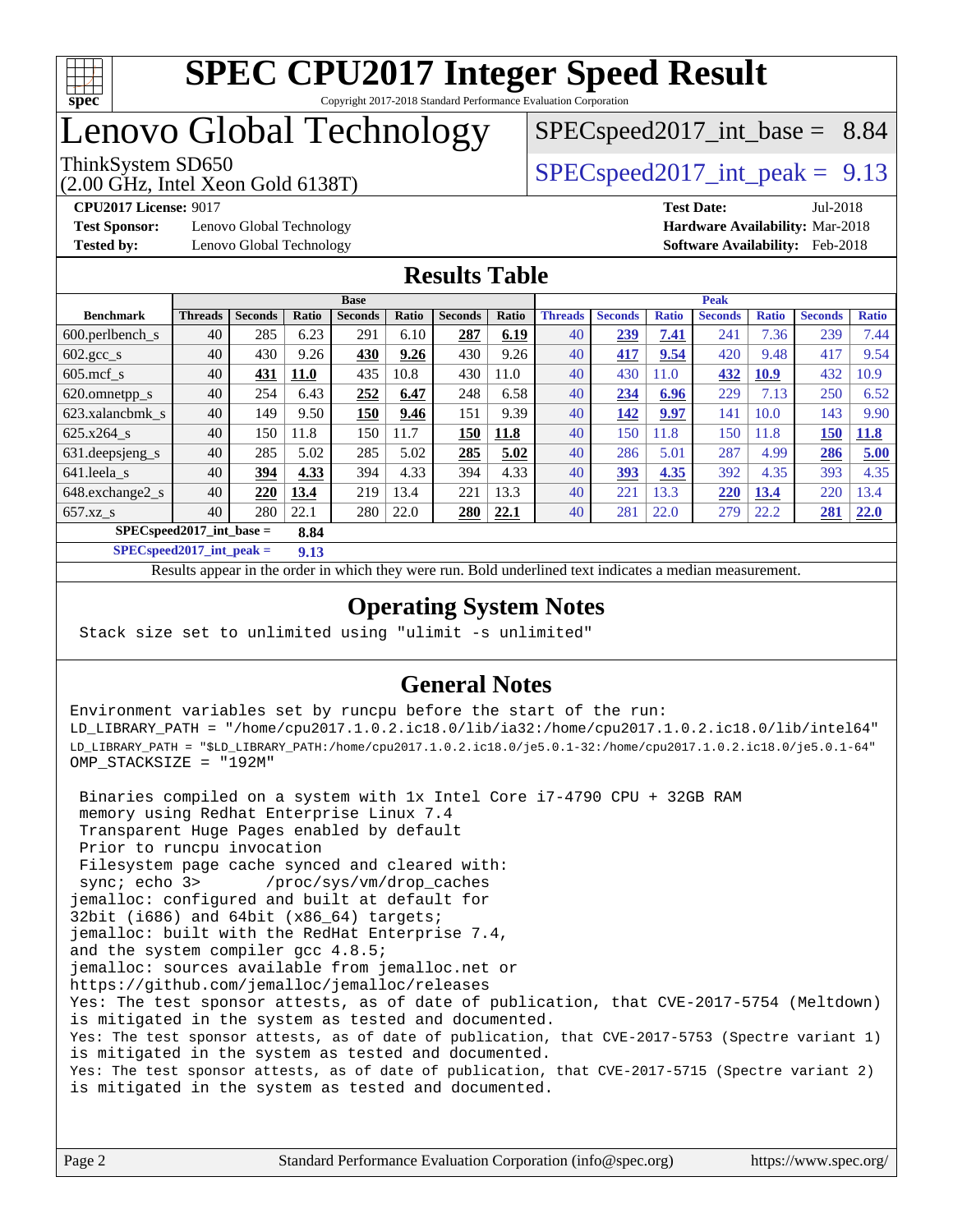

# Lenovo Global Technology

 $SPECspeed2017\_int\_base = 8.84$ 

(2.00 GHz, Intel Xeon Gold 6138T)

ThinkSystem SD650  $SPEC speed2017$  int peak = 9.13

**[Test Sponsor:](http://www.spec.org/auto/cpu2017/Docs/result-fields.html#TestSponsor)** Lenovo Global Technology **[Hardware Availability:](http://www.spec.org/auto/cpu2017/Docs/result-fields.html#HardwareAvailability)** Mar-2018 **[Tested by:](http://www.spec.org/auto/cpu2017/Docs/result-fields.html#Testedby)** Lenovo Global Technology **[Software Availability:](http://www.spec.org/auto/cpu2017/Docs/result-fields.html#SoftwareAvailability)** Feb-2018

**[CPU2017 License:](http://www.spec.org/auto/cpu2017/Docs/result-fields.html#CPU2017License)** 9017 **[Test Date:](http://www.spec.org/auto/cpu2017/Docs/result-fields.html#TestDate)** Jul-2018

### **[Platform Notes](http://www.spec.org/auto/cpu2017/Docs/result-fields.html#PlatformNotes)**

Page 3 Standard Performance Evaluation Corporation [\(info@spec.org\)](mailto:info@spec.org) <https://www.spec.org/> BIOS configuration: Choose Operating Mode set to Maximum Performance Hyper-Threading set to Disable Trusted Execution Technology set to Enable Adjacent Cache Prefetch set to Disable DCU Streamer Prefetcher set to Disable MONITOR/MWAIT set to Enable DCA set to Enable Stale AtoS set to Enable Sysinfo program /home/cpu2017.1.0.2.ic18.0/bin/sysinfo Rev: r5797 of 2017-06-14 96c45e4568ad54c135fd618bcc091c0f running on oc1 Sun Jul 1 12:41:12 2018 SUT (System Under Test) info as seen by some common utilities. For more information on this section, see <https://www.spec.org/cpu2017/Docs/config.html#sysinfo> From /proc/cpuinfo model name : Intel(R) Xeon(R) Gold 6138T CPU @ 2.00GHz 2 "physical id"s (chips) 40 "processors" cores, siblings (Caution: counting these is hw and system dependent. The following excerpts from /proc/cpuinfo might not be reliable. Use with caution.) cpu cores : 20 siblings : 20 physical 0: cores 0 1 2 3 4 8 9 10 11 12 16 17 18 19 20 24 25 26 27 28 physical 1: cores 0 1 2 3 4 8 9 10 11 12 16 17 18 19 20 24 25 26 27 28 From lscpu: Architecture: x86\_64 CPU op-mode(s): 32-bit, 64-bit Byte Order: Little Endian  $CPU(s):$  40 On-line CPU(s) list: 0-39 Thread(s) per core: 1 Core(s) per socket: 20 Socket(s): 2 NUMA node(s): 2 Vendor ID: GenuineIntel CPU family: 6 Model: 85 Model name: Intel(R) Xeon(R) Gold 6138T CPU @ 2.00GHz Stepping: 4 CPU MHz: 1995.309 BogoMIPS: 3990.61 Virtualization: VT-x L1d cache: 32K **(Continued on next page)**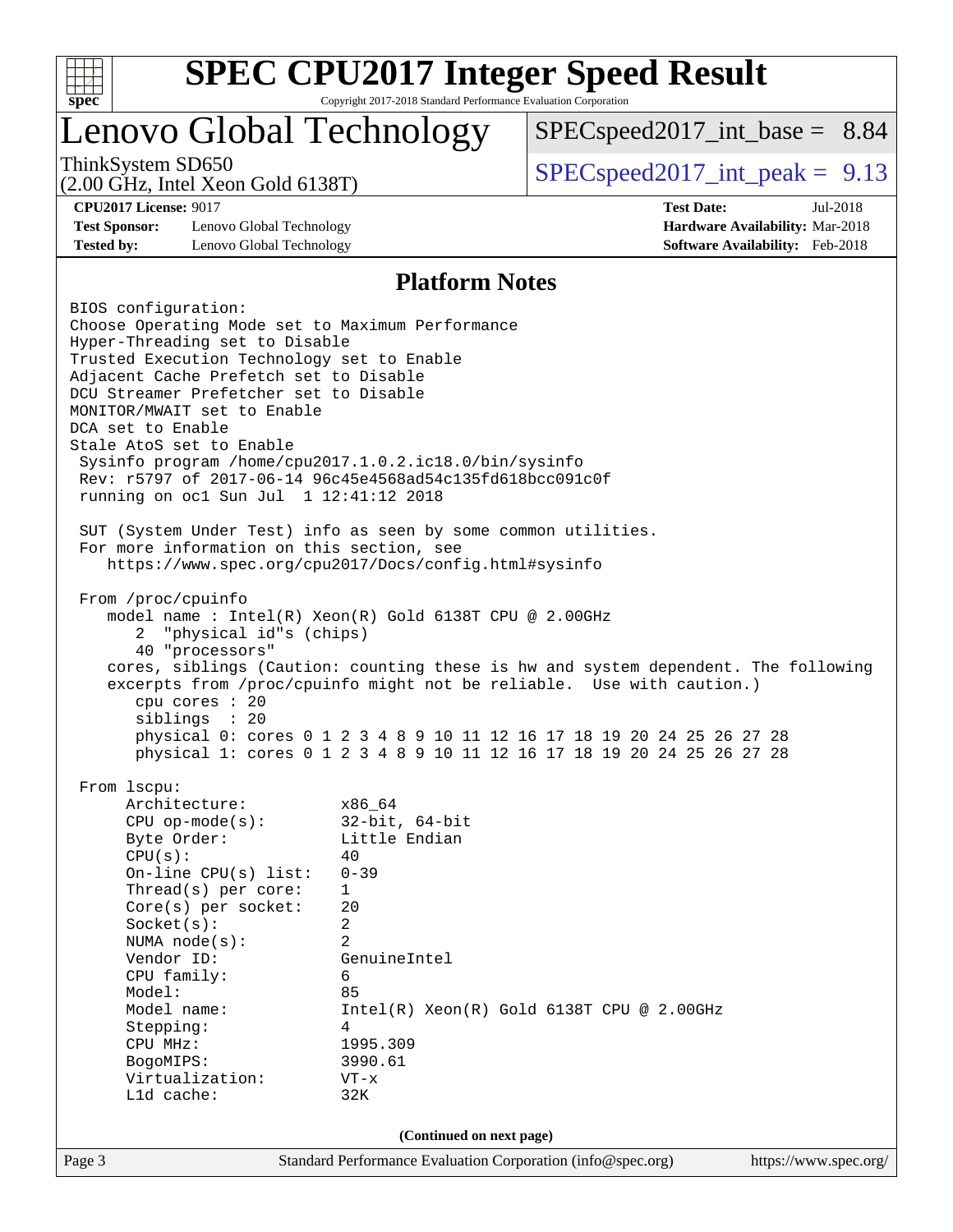

Lenovo Global Technology

ThinkSystem SD650  $SPEC speed2017$  int peak = 9.13

 $SPECspeed2017\_int\_base = 8.84$ 

(2.00 GHz, Intel Xeon Gold 6138T)

**[CPU2017 License:](http://www.spec.org/auto/cpu2017/Docs/result-fields.html#CPU2017License)** 9017 **[Test Date:](http://www.spec.org/auto/cpu2017/Docs/result-fields.html#TestDate)** Jul-2018

**[Test Sponsor:](http://www.spec.org/auto/cpu2017/Docs/result-fields.html#TestSponsor)** Lenovo Global Technology **[Hardware Availability:](http://www.spec.org/auto/cpu2017/Docs/result-fields.html#HardwareAvailability)** Mar-2018 **[Tested by:](http://www.spec.org/auto/cpu2017/Docs/result-fields.html#Testedby)** Lenovo Global Technology **[Software Availability:](http://www.spec.org/auto/cpu2017/Docs/result-fields.html#SoftwareAvailability)** Feb-2018

#### **[Platform Notes \(Continued\)](http://www.spec.org/auto/cpu2017/Docs/result-fields.html#PlatformNotes)**

L1i cache: 32K L2 cache: 1024K L3 cache: 28160K NUMA node0 CPU(s): 0-19 NUMA node1 CPU(s): 20-39 Flags: fpu vme de pse tsc msr pae mce cx8 apic sep mtrr pge mca cmov

 pat pse36 clflush dts acpi mmx fxsr sse sse2 ss ht tm pbe syscall nx pdpe1gb rdtscp lm constant\_tsc art arch\_perfmon pebs bts rep\_good nopl xtopology nonstop\_tsc aperfmperf eagerfpu pni pclmulqdq dtes64 monitor ds\_cpl vmx smx est tm2 ssse3 sdbg fma cx16 xtpr pdcm pcid dca sse4\_1 sse4\_2 x2apic movbe popcnt tsc\_deadline\_timer aes xsave avx f16c rdrand lahf\_lm abm 3dnowprefetch ida arat epb invpcid\_single pln pts dtherm intel\_pt rsb\_ctxsw spec\_ctrl retpoline kaiser tpr\_shadow vnmi flexpriority ept vpid fsgsbase tsc\_adjust bmi1 hle avx2 smep bmi2 erms invpcid rtm cqm mpx avx512f avx512dq rdseed adx smap clflushopt clwb avx512cd avx512bw avx512vl xsaveopt xsavec xgetbv1 cqm\_llc cqm\_occup\_llc

 /proc/cpuinfo cache data cache size : 28160 KB

 From numactl --hardware WARNING: a numactl 'node' might or might not correspond to a physical chip. available: 2 nodes (0-1)

 node 0 cpus: 0 1 2 3 4 5 6 7 8 9 10 11 12 13 14 15 16 17 18 19 node 0 size: 193109 MB node 0 free: 192525 MB

node 1 cpus: 20 21 22 23 24 25 26 27 28 29 30 31 32 33 34 35 36 37 38 39

 node 1 size: 193504 MB node 1 free: 192972 MB

 node distances: node 0 1

 0: 10 21 1: 21 10

 From /proc/meminfo MemTotal: 395892504 kB HugePages\_Total: 0

Hugepagesize: 2048 kB

From /etc/\*release\* /etc/\*version\*

 SuSE-release: SUSE Linux Enterprise Server 12 (x86\_64)

VERSION = 12

PATCHLEVEL = 2

 # This file is deprecated and will be removed in a future service pack or release. # Please check /etc/os-release for details about this release. os-release:

NAME="SLES"

**(Continued on next page)**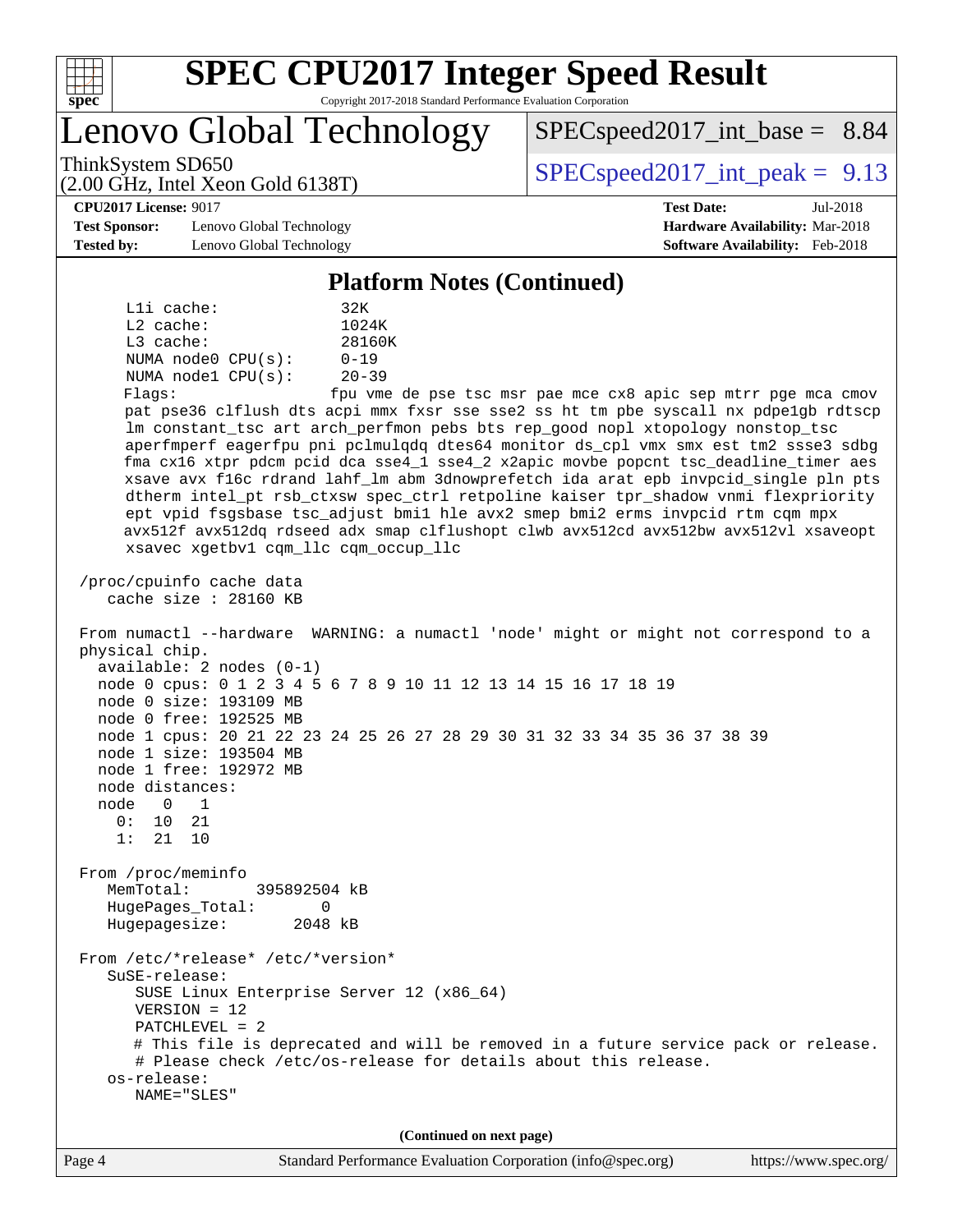

Lenovo Global Technology

 $SPECspeed2017\_int\_base = 8.84$ 

ThinkSystem SD650  $SPEC speed2017$  int peak = 9.13

**[Test Sponsor:](http://www.spec.org/auto/cpu2017/Docs/result-fields.html#TestSponsor)** Lenovo Global Technology **[Hardware Availability:](http://www.spec.org/auto/cpu2017/Docs/result-fields.html#HardwareAvailability)** Mar-2018 **[Tested by:](http://www.spec.org/auto/cpu2017/Docs/result-fields.html#Testedby)** Lenovo Global Technology **[Software Availability:](http://www.spec.org/auto/cpu2017/Docs/result-fields.html#SoftwareAvailability)** Feb-2018

(2.00 GHz, Intel Xeon Gold 6138T)

**[CPU2017 License:](http://www.spec.org/auto/cpu2017/Docs/result-fields.html#CPU2017License)** 9017 **[Test Date:](http://www.spec.org/auto/cpu2017/Docs/result-fields.html#TestDate)** Jul-2018

### **[Platform Notes \(Continued\)](http://www.spec.org/auto/cpu2017/Docs/result-fields.html#PlatformNotes)**

 VERSION="12-SP2" VERSION\_ID="12.2" PRETTY\_NAME="SUSE Linux Enterprise Server 12 SP2" ID="sles" ANSI\_COLOR="0;32" CPE\_NAME="cpe:/o:suse:sles:12:sp2"

uname -a:

 Linux oc1 4.4.114-92.64-default #1 SMP Thu Feb 1 19:18:19 UTC 2018 (c6ce5db) x86\_64 x86\_64 x86\_64 GNU/Linux

run-level 3 Jul 1 12:35

 SPEC is set to: /home/cpu2017.1.0.2.ic18.0 Filesystem Type Size Used Avail Use% Mounted on /dev/sda3 xfs 446G 116G 330G 26% /

 Additional information from dmidecode follows. WARNING: Use caution when you interpret this section. The 'dmidecode' program reads system data which is "intended to allow hardware to be accurately determined", but the intent may not be met, as there are frequent changes to hardware, firmware, and the "DMTF SMBIOS" standard. BIOS Lenovo -[OTE105K-1.00]- 03/13/2018 Memory: 12x Hynix HMA84GR7AFR4N-VK 32 GB 2 rank 2666 4x NO DIMM NO DIMM

(End of data from sysinfo program)

#### **[Compiler Version Notes](http://www.spec.org/auto/cpu2017/Docs/result-fields.html#CompilerVersionNotes)**

| CC.    | 600.perlbench $s(base)$ 602.gcc $s(base)$ 605.mcf $s(base)$ 625.x264 $s(base)$ ,<br>peak) 657.xz s(base) |
|--------|----------------------------------------------------------------------------------------------------------|
|        | icc (ICC) 18.0.0 20170811<br>Copyright (C) 1985-2017 Intel Corporation. All rights reserved.             |
| CC.    | 600.perlbench $s(\text{peak})$ 602.gcc $s(\text{peak})$ 605.mcf $s(\text{peak})$ 657.xz $s(\text{peak})$ |
|        | icc (ICC) 18.0.0 20170811<br>Copyright (C) 1985-2017 Intel Corporation. All rights reserved.             |
|        |                                                                                                          |
|        | (Continued on next page)                                                                                 |
| Page 5 | Standard Performance Evaluation Corporation (info@spec.org)<br>https://www.spec.org/                     |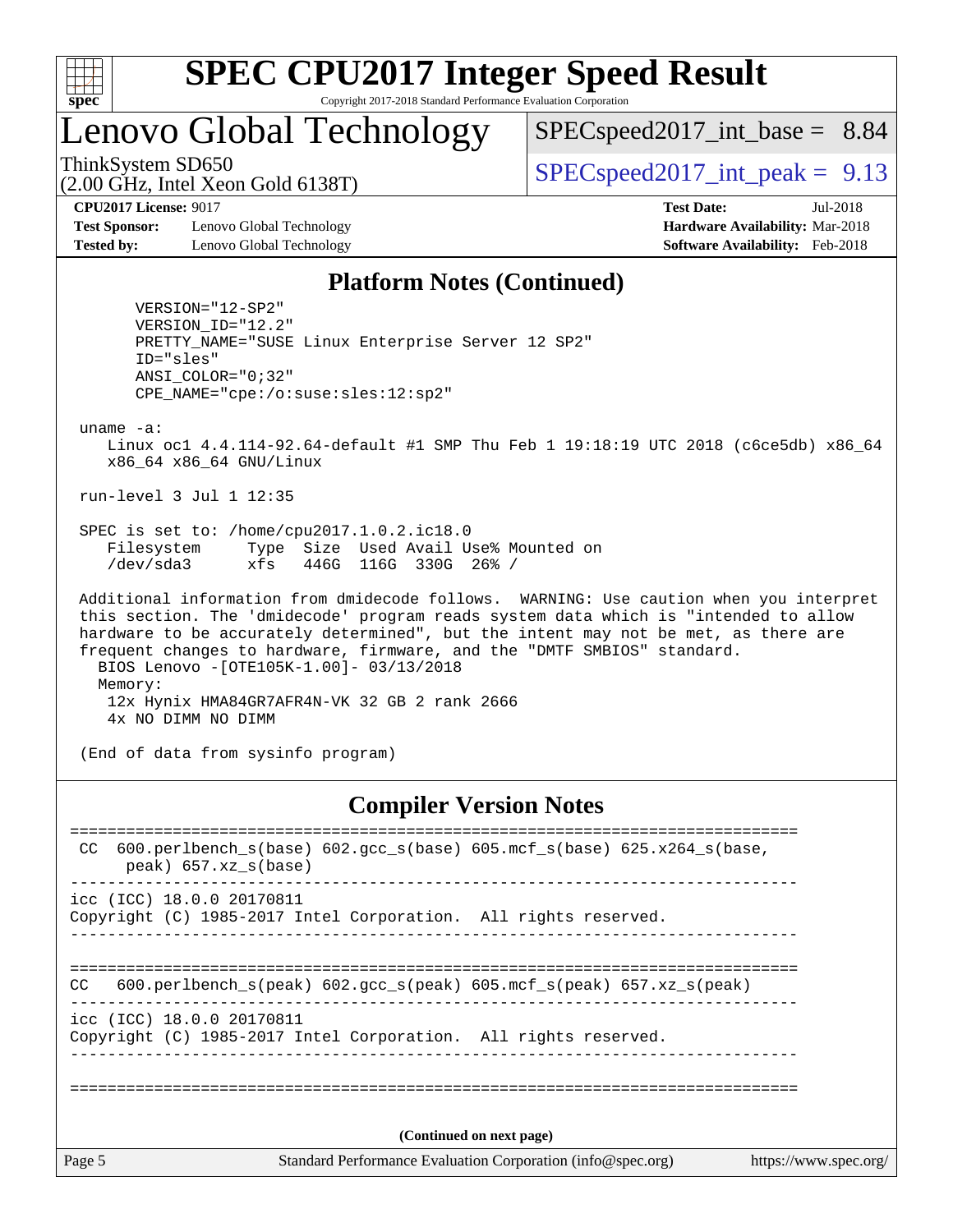

# Lenovo Global Technology

[SPECspeed2017\\_int\\_base =](http://www.spec.org/auto/cpu2017/Docs/result-fields.html#SPECspeed2017intbase) 8.84

ThinkSystem SD650<br>  $\langle 2.00 \rangle$  CH<sub>z</sub> Intel Yean Gold 6138T) [SPECspeed2017\\_int\\_peak =](http://www.spec.org/auto/cpu2017/Docs/result-fields.html#SPECspeed2017intpeak) 9.13

**[Test Sponsor:](http://www.spec.org/auto/cpu2017/Docs/result-fields.html#TestSponsor)** Lenovo Global Technology **[Hardware Availability:](http://www.spec.org/auto/cpu2017/Docs/result-fields.html#HardwareAvailability)** Mar-2018 [Tested by:](http://www.spec.org/auto/cpu2017/Docs/result-fields.html#Testedby) Lenovo Global Technology **[Software Availability:](http://www.spec.org/auto/cpu2017/Docs/result-fields.html#SoftwareAvailability)** Feb-2018

(2.00 GHz, Intel Xeon Gold 6138T)

**[CPU2017 License:](http://www.spec.org/auto/cpu2017/Docs/result-fields.html#CPU2017License)** 9017 **[Test Date:](http://www.spec.org/auto/cpu2017/Docs/result-fields.html#TestDate)** Jul-2018

### **[Compiler Version Notes \(Continued\)](http://www.spec.org/auto/cpu2017/Docs/result-fields.html#CompilerVersionNotes)**

| CXXC 620.omnetpp $s(base)$ 623.xalancbmk $s(base)$ 631.deepsjeng $s(base)$<br>$641.$ leela $s(base)$                                  |
|---------------------------------------------------------------------------------------------------------------------------------------|
| icpc (ICC) 18.0.0 20170811<br>Copyright (C) 1985-2017 Intel Corporation. All rights reserved.<br>____________________________________ |
| CXXC 620.omnetpp $s(\text{peak})$ 623.xalancbmk $s(\text{peak})$ 631.deepsjeng $s(\text{peak})$<br>$641.$ leela_s(peak)               |
| icpc (ICC) 18.0.0 20170811<br>Copyright (C) 1985-2017 Intel Corporation. All rights reserved.                                         |
| 648.exchange2 s(base, peak)<br>FC.                                                                                                    |
| ifort (IFORT) 18.0.0 20170811<br>Copyright (C) 1985-2017 Intel Corporation. All rights reserved.                                      |

### **[Base Compiler Invocation](http://www.spec.org/auto/cpu2017/Docs/result-fields.html#BaseCompilerInvocation)**

[C benchmarks](http://www.spec.org/auto/cpu2017/Docs/result-fields.html#Cbenchmarks): [icc](http://www.spec.org/cpu2017/results/res2018q3/cpu2017-20180706-07573.flags.html#user_CCbase_intel_icc_18.0_66fc1ee009f7361af1fbd72ca7dcefbb700085f36577c54f309893dd4ec40d12360134090235512931783d35fd58c0460139e722d5067c5574d8eaf2b3e37e92)

[C++ benchmarks:](http://www.spec.org/auto/cpu2017/Docs/result-fields.html#CXXbenchmarks) [icpc](http://www.spec.org/cpu2017/results/res2018q3/cpu2017-20180706-07573.flags.html#user_CXXbase_intel_icpc_18.0_c510b6838c7f56d33e37e94d029a35b4a7bccf4766a728ee175e80a419847e808290a9b78be685c44ab727ea267ec2f070ec5dc83b407c0218cded6866a35d07)

[Fortran benchmarks](http://www.spec.org/auto/cpu2017/Docs/result-fields.html#Fortranbenchmarks): [ifort](http://www.spec.org/cpu2017/results/res2018q3/cpu2017-20180706-07573.flags.html#user_FCbase_intel_ifort_18.0_8111460550e3ca792625aed983ce982f94888b8b503583aa7ba2b8303487b4d8a21a13e7191a45c5fd58ff318f48f9492884d4413fa793fd88dd292cad7027ca)

# **[Base Portability Flags](http://www.spec.org/auto/cpu2017/Docs/result-fields.html#BasePortabilityFlags)**

 600.perlbench\_s: [-DSPEC\\_LP64](http://www.spec.org/cpu2017/results/res2018q3/cpu2017-20180706-07573.flags.html#b600.perlbench_s_basePORTABILITY_DSPEC_LP64) [-DSPEC\\_LINUX\\_X64](http://www.spec.org/cpu2017/results/res2018q3/cpu2017-20180706-07573.flags.html#b600.perlbench_s_baseCPORTABILITY_DSPEC_LINUX_X64) 602.gcc\_s: [-DSPEC\\_LP64](http://www.spec.org/cpu2017/results/res2018q3/cpu2017-20180706-07573.flags.html#suite_basePORTABILITY602_gcc_s_DSPEC_LP64) 605.mcf\_s: [-DSPEC\\_LP64](http://www.spec.org/cpu2017/results/res2018q3/cpu2017-20180706-07573.flags.html#suite_basePORTABILITY605_mcf_s_DSPEC_LP64) 620.omnetpp\_s: [-DSPEC\\_LP64](http://www.spec.org/cpu2017/results/res2018q3/cpu2017-20180706-07573.flags.html#suite_basePORTABILITY620_omnetpp_s_DSPEC_LP64) 623.xalancbmk\_s: [-DSPEC\\_LP64](http://www.spec.org/cpu2017/results/res2018q3/cpu2017-20180706-07573.flags.html#suite_basePORTABILITY623_xalancbmk_s_DSPEC_LP64) [-DSPEC\\_LINUX](http://www.spec.org/cpu2017/results/res2018q3/cpu2017-20180706-07573.flags.html#b623.xalancbmk_s_baseCXXPORTABILITY_DSPEC_LINUX) 625.x264\_s: [-DSPEC\\_LP64](http://www.spec.org/cpu2017/results/res2018q3/cpu2017-20180706-07573.flags.html#suite_basePORTABILITY625_x264_s_DSPEC_LP64) 631.deepsjeng\_s: [-DSPEC\\_LP64](http://www.spec.org/cpu2017/results/res2018q3/cpu2017-20180706-07573.flags.html#suite_basePORTABILITY631_deepsjeng_s_DSPEC_LP64) 641.leela\_s: [-DSPEC\\_LP64](http://www.spec.org/cpu2017/results/res2018q3/cpu2017-20180706-07573.flags.html#suite_basePORTABILITY641_leela_s_DSPEC_LP64)

**(Continued on next page)**

Page 6 Standard Performance Evaluation Corporation [\(info@spec.org\)](mailto:info@spec.org) <https://www.spec.org/>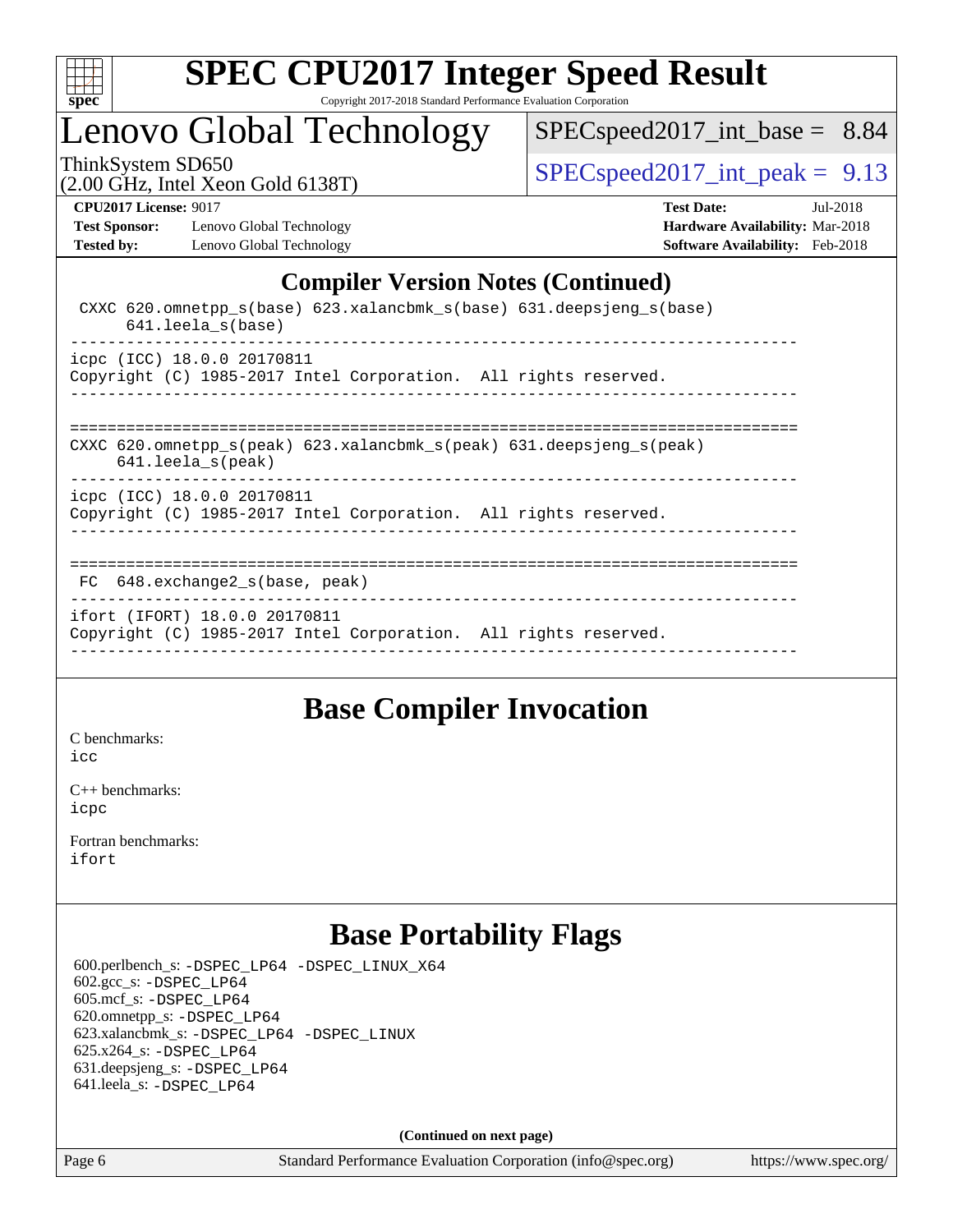

# Lenovo Global Technology

 $SPECspeed2017\_int\_base = 8.84$ 

ThinkSystem SD650  $SPEC speed2017$  int peak = 9.13

(2.00 GHz, Intel Xeon Gold 6138T)

**[Test Sponsor:](http://www.spec.org/auto/cpu2017/Docs/result-fields.html#TestSponsor)** Lenovo Global Technology **[Hardware Availability:](http://www.spec.org/auto/cpu2017/Docs/result-fields.html#HardwareAvailability)** Mar-2018 **[Tested by:](http://www.spec.org/auto/cpu2017/Docs/result-fields.html#Testedby)** Lenovo Global Technology **[Software Availability:](http://www.spec.org/auto/cpu2017/Docs/result-fields.html#SoftwareAvailability)** Feb-2018

**[CPU2017 License:](http://www.spec.org/auto/cpu2017/Docs/result-fields.html#CPU2017License)** 9017 **[Test Date:](http://www.spec.org/auto/cpu2017/Docs/result-fields.html#TestDate)** Jul-2018

# **[Base Portability Flags \(Continued\)](http://www.spec.org/auto/cpu2017/Docs/result-fields.html#BasePortabilityFlags)**

 648.exchange2\_s: [-DSPEC\\_LP64](http://www.spec.org/cpu2017/results/res2018q3/cpu2017-20180706-07573.flags.html#suite_basePORTABILITY648_exchange2_s_DSPEC_LP64) 657.xz\_s: [-DSPEC\\_LP64](http://www.spec.org/cpu2017/results/res2018q3/cpu2017-20180706-07573.flags.html#suite_basePORTABILITY657_xz_s_DSPEC_LP64)

### **[Base Optimization Flags](http://www.spec.org/auto/cpu2017/Docs/result-fields.html#BaseOptimizationFlags)**

[C benchmarks](http://www.spec.org/auto/cpu2017/Docs/result-fields.html#Cbenchmarks):

[-Wl,-z,muldefs](http://www.spec.org/cpu2017/results/res2018q3/cpu2017-20180706-07573.flags.html#user_CCbase_link_force_multiple1_b4cbdb97b34bdee9ceefcfe54f4c8ea74255f0b02a4b23e853cdb0e18eb4525ac79b5a88067c842dd0ee6996c24547a27a4b99331201badda8798ef8a743f577) [-xCORE-AVX512](http://www.spec.org/cpu2017/results/res2018q3/cpu2017-20180706-07573.flags.html#user_CCbase_f-xCORE-AVX512) [-ipo](http://www.spec.org/cpu2017/results/res2018q3/cpu2017-20180706-07573.flags.html#user_CCbase_f-ipo) [-O3](http://www.spec.org/cpu2017/results/res2018q3/cpu2017-20180706-07573.flags.html#user_CCbase_f-O3) [-no-prec-div](http://www.spec.org/cpu2017/results/res2018q3/cpu2017-20180706-07573.flags.html#user_CCbase_f-no-prec-div) [-qopt-mem-layout-trans=3](http://www.spec.org/cpu2017/results/res2018q3/cpu2017-20180706-07573.flags.html#user_CCbase_f-qopt-mem-layout-trans_de80db37974c74b1f0e20d883f0b675c88c3b01e9d123adea9b28688d64333345fb62bc4a798493513fdb68f60282f9a726aa07f478b2f7113531aecce732043) [-qopenmp](http://www.spec.org/cpu2017/results/res2018q3/cpu2017-20180706-07573.flags.html#user_CCbase_qopenmp_16be0c44f24f464004c6784a7acb94aca937f053568ce72f94b139a11c7c168634a55f6653758ddd83bcf7b8463e8028bb0b48b77bcddc6b78d5d95bb1df2967) [-DSPEC\\_OPENMP](http://www.spec.org/cpu2017/results/res2018q3/cpu2017-20180706-07573.flags.html#suite_CCbase_DSPEC_OPENMP) [-L/usr/local/je5.0.1-64/lib](http://www.spec.org/cpu2017/results/res2018q3/cpu2017-20180706-07573.flags.html#user_CCbase_jemalloc_link_path64_4b10a636b7bce113509b17f3bd0d6226c5fb2346b9178c2d0232c14f04ab830f976640479e5c33dc2bcbbdad86ecfb6634cbbd4418746f06f368b512fced5394) [-ljemalloc](http://www.spec.org/cpu2017/results/res2018q3/cpu2017-20180706-07573.flags.html#user_CCbase_jemalloc_link_lib_d1249b907c500fa1c0672f44f562e3d0f79738ae9e3c4a9c376d49f265a04b9c99b167ecedbf6711b3085be911c67ff61f150a17b3472be731631ba4d0471706)

[C++ benchmarks:](http://www.spec.org/auto/cpu2017/Docs/result-fields.html#CXXbenchmarks) [-Wl,-z,muldefs](http://www.spec.org/cpu2017/results/res2018q3/cpu2017-20180706-07573.flags.html#user_CXXbase_link_force_multiple1_b4cbdb97b34bdee9ceefcfe54f4c8ea74255f0b02a4b23e853cdb0e18eb4525ac79b5a88067c842dd0ee6996c24547a27a4b99331201badda8798ef8a743f577) [-xCORE-AVX512](http://www.spec.org/cpu2017/results/res2018q3/cpu2017-20180706-07573.flags.html#user_CXXbase_f-xCORE-AVX512) [-ipo](http://www.spec.org/cpu2017/results/res2018q3/cpu2017-20180706-07573.flags.html#user_CXXbase_f-ipo) [-O3](http://www.spec.org/cpu2017/results/res2018q3/cpu2017-20180706-07573.flags.html#user_CXXbase_f-O3) [-no-prec-div](http://www.spec.org/cpu2017/results/res2018q3/cpu2017-20180706-07573.flags.html#user_CXXbase_f-no-prec-div) [-qopt-mem-layout-trans=3](http://www.spec.org/cpu2017/results/res2018q3/cpu2017-20180706-07573.flags.html#user_CXXbase_f-qopt-mem-layout-trans_de80db37974c74b1f0e20d883f0b675c88c3b01e9d123adea9b28688d64333345fb62bc4a798493513fdb68f60282f9a726aa07f478b2f7113531aecce732043) [-L/usr/local/je5.0.1-64/lib](http://www.spec.org/cpu2017/results/res2018q3/cpu2017-20180706-07573.flags.html#user_CXXbase_jemalloc_link_path64_4b10a636b7bce113509b17f3bd0d6226c5fb2346b9178c2d0232c14f04ab830f976640479e5c33dc2bcbbdad86ecfb6634cbbd4418746f06f368b512fced5394) [-ljemalloc](http://www.spec.org/cpu2017/results/res2018q3/cpu2017-20180706-07573.flags.html#user_CXXbase_jemalloc_link_lib_d1249b907c500fa1c0672f44f562e3d0f79738ae9e3c4a9c376d49f265a04b9c99b167ecedbf6711b3085be911c67ff61f150a17b3472be731631ba4d0471706)

[Fortran benchmarks](http://www.spec.org/auto/cpu2017/Docs/result-fields.html#Fortranbenchmarks):

[-Wl,-z,muldefs](http://www.spec.org/cpu2017/results/res2018q3/cpu2017-20180706-07573.flags.html#user_FCbase_link_force_multiple1_b4cbdb97b34bdee9ceefcfe54f4c8ea74255f0b02a4b23e853cdb0e18eb4525ac79b5a88067c842dd0ee6996c24547a27a4b99331201badda8798ef8a743f577) [-xCORE-AVX512](http://www.spec.org/cpu2017/results/res2018q3/cpu2017-20180706-07573.flags.html#user_FCbase_f-xCORE-AVX512) [-ipo](http://www.spec.org/cpu2017/results/res2018q3/cpu2017-20180706-07573.flags.html#user_FCbase_f-ipo) [-O3](http://www.spec.org/cpu2017/results/res2018q3/cpu2017-20180706-07573.flags.html#user_FCbase_f-O3) [-no-prec-div](http://www.spec.org/cpu2017/results/res2018q3/cpu2017-20180706-07573.flags.html#user_FCbase_f-no-prec-div) [-qopt-mem-layout-trans=3](http://www.spec.org/cpu2017/results/res2018q3/cpu2017-20180706-07573.flags.html#user_FCbase_f-qopt-mem-layout-trans_de80db37974c74b1f0e20d883f0b675c88c3b01e9d123adea9b28688d64333345fb62bc4a798493513fdb68f60282f9a726aa07f478b2f7113531aecce732043) [-nostandard-realloc-lhs](http://www.spec.org/cpu2017/results/res2018q3/cpu2017-20180706-07573.flags.html#user_FCbase_f_2003_std_realloc_82b4557e90729c0f113870c07e44d33d6f5a304b4f63d4c15d2d0f1fab99f5daaed73bdb9275d9ae411527f28b936061aa8b9c8f2d63842963b95c9dd6426b8a) [-align array32byte](http://www.spec.org/cpu2017/results/res2018q3/cpu2017-20180706-07573.flags.html#user_FCbase_align_array32byte_b982fe038af199962ba9a80c053b8342c548c85b40b8e86eb3cc33dee0d7986a4af373ac2d51c3f7cf710a18d62fdce2948f201cd044323541f22fc0fffc51b6) [-L/usr/local/je5.0.1-64/lib](http://www.spec.org/cpu2017/results/res2018q3/cpu2017-20180706-07573.flags.html#user_FCbase_jemalloc_link_path64_4b10a636b7bce113509b17f3bd0d6226c5fb2346b9178c2d0232c14f04ab830f976640479e5c33dc2bcbbdad86ecfb6634cbbd4418746f06f368b512fced5394) [-ljemalloc](http://www.spec.org/cpu2017/results/res2018q3/cpu2017-20180706-07573.flags.html#user_FCbase_jemalloc_link_lib_d1249b907c500fa1c0672f44f562e3d0f79738ae9e3c4a9c376d49f265a04b9c99b167ecedbf6711b3085be911c67ff61f150a17b3472be731631ba4d0471706)

### **[Base Other Flags](http://www.spec.org/auto/cpu2017/Docs/result-fields.html#BaseOtherFlags)**

[C benchmarks](http://www.spec.org/auto/cpu2017/Docs/result-fields.html#Cbenchmarks):  $-m64$   $-std=cl1$ 

[C++ benchmarks:](http://www.spec.org/auto/cpu2017/Docs/result-fields.html#CXXbenchmarks) [-m64](http://www.spec.org/cpu2017/results/res2018q3/cpu2017-20180706-07573.flags.html#user_CXXbase_intel_intel64_18.0_af43caccfc8ded86e7699f2159af6efc7655f51387b94da716254467f3c01020a5059329e2569e4053f409e7c9202a7efc638f7a6d1ffb3f52dea4a3e31d82ab)

[Fortran benchmarks](http://www.spec.org/auto/cpu2017/Docs/result-fields.html#Fortranbenchmarks): [-m64](http://www.spec.org/cpu2017/results/res2018q3/cpu2017-20180706-07573.flags.html#user_FCbase_intel_intel64_18.0_af43caccfc8ded86e7699f2159af6efc7655f51387b94da716254467f3c01020a5059329e2569e4053f409e7c9202a7efc638f7a6d1ffb3f52dea4a3e31d82ab)

# **[Peak Compiler Invocation](http://www.spec.org/auto/cpu2017/Docs/result-fields.html#PeakCompilerInvocation)**

[C benchmarks](http://www.spec.org/auto/cpu2017/Docs/result-fields.html#Cbenchmarks): [icc](http://www.spec.org/cpu2017/results/res2018q3/cpu2017-20180706-07573.flags.html#user_CCpeak_intel_icc_18.0_66fc1ee009f7361af1fbd72ca7dcefbb700085f36577c54f309893dd4ec40d12360134090235512931783d35fd58c0460139e722d5067c5574d8eaf2b3e37e92)

[C++ benchmarks:](http://www.spec.org/auto/cpu2017/Docs/result-fields.html#CXXbenchmarks) [icpc](http://www.spec.org/cpu2017/results/res2018q3/cpu2017-20180706-07573.flags.html#user_CXXpeak_intel_icpc_18.0_c510b6838c7f56d33e37e94d029a35b4a7bccf4766a728ee175e80a419847e808290a9b78be685c44ab727ea267ec2f070ec5dc83b407c0218cded6866a35d07)

[Fortran benchmarks](http://www.spec.org/auto/cpu2017/Docs/result-fields.html#Fortranbenchmarks): [ifort](http://www.spec.org/cpu2017/results/res2018q3/cpu2017-20180706-07573.flags.html#user_FCpeak_intel_ifort_18.0_8111460550e3ca792625aed983ce982f94888b8b503583aa7ba2b8303487b4d8a21a13e7191a45c5fd58ff318f48f9492884d4413fa793fd88dd292cad7027ca)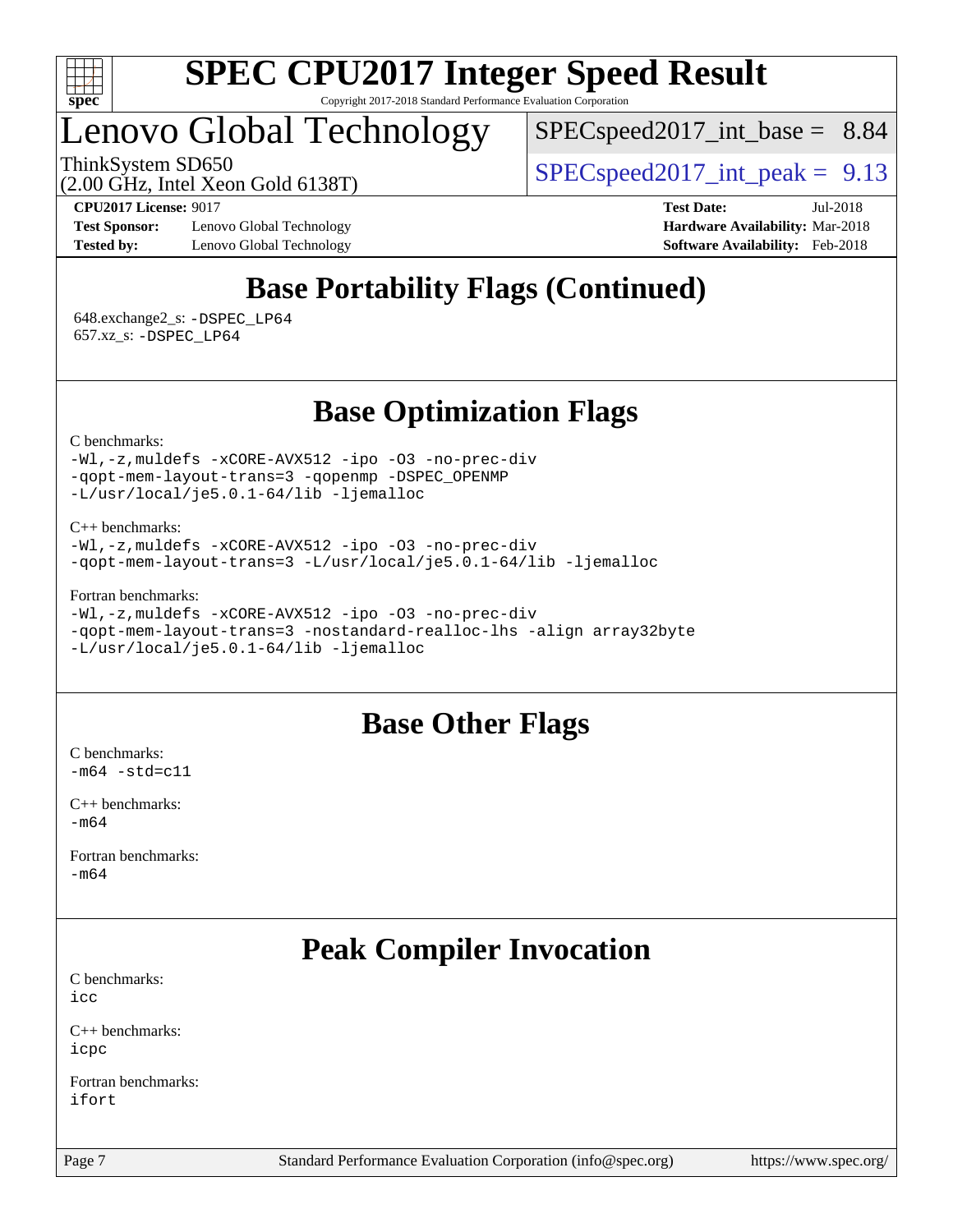

# Lenovo Global Technology

 $SPECspeed2017\_int\_base = 8.84$ 

(2.00 GHz, Intel Xeon Gold 6138T)

ThinkSystem SD650  $SPEC speed2017$  int peak = 9.13

**[CPU2017 License:](http://www.spec.org/auto/cpu2017/Docs/result-fields.html#CPU2017License)** 9017 **[Test Date:](http://www.spec.org/auto/cpu2017/Docs/result-fields.html#TestDate)** Jul-2018

**[Test Sponsor:](http://www.spec.org/auto/cpu2017/Docs/result-fields.html#TestSponsor)** Lenovo Global Technology **[Hardware Availability:](http://www.spec.org/auto/cpu2017/Docs/result-fields.html#HardwareAvailability)** Mar-2018 **[Tested by:](http://www.spec.org/auto/cpu2017/Docs/result-fields.html#Testedby)** Lenovo Global Technology **[Software Availability:](http://www.spec.org/auto/cpu2017/Docs/result-fields.html#SoftwareAvailability)** Feb-2018

### **[Peak Portability Flags](http://www.spec.org/auto/cpu2017/Docs/result-fields.html#PeakPortabilityFlags)**

 600.perlbench\_s: [-DSPEC\\_LP64](http://www.spec.org/cpu2017/results/res2018q3/cpu2017-20180706-07573.flags.html#b600.perlbench_s_peakPORTABILITY_DSPEC_LP64) [-DSPEC\\_LINUX\\_X64](http://www.spec.org/cpu2017/results/res2018q3/cpu2017-20180706-07573.flags.html#b600.perlbench_s_peakCPORTABILITY_DSPEC_LINUX_X64) 602.gcc\_s: [-DSPEC\\_LP64](http://www.spec.org/cpu2017/results/res2018q3/cpu2017-20180706-07573.flags.html#suite_peakPORTABILITY602_gcc_s_DSPEC_LP64) 605.mcf\_s: [-DSPEC\\_LP64](http://www.spec.org/cpu2017/results/res2018q3/cpu2017-20180706-07573.flags.html#suite_peakPORTABILITY605_mcf_s_DSPEC_LP64) 620.omnetpp\_s: [-DSPEC\\_LP64](http://www.spec.org/cpu2017/results/res2018q3/cpu2017-20180706-07573.flags.html#suite_peakPORTABILITY620_omnetpp_s_DSPEC_LP64) 623.xalancbmk\_s: [-D\\_FILE\\_OFFSET\\_BITS=64](http://www.spec.org/cpu2017/results/res2018q3/cpu2017-20180706-07573.flags.html#user_peakPORTABILITY623_xalancbmk_s_file_offset_bits_64_5ae949a99b284ddf4e95728d47cb0843d81b2eb0e18bdfe74bbf0f61d0b064f4bda2f10ea5eb90e1dcab0e84dbc592acfc5018bc955c18609f94ddb8d550002c) [-DSPEC\\_LINUX](http://www.spec.org/cpu2017/results/res2018q3/cpu2017-20180706-07573.flags.html#b623.xalancbmk_s_peakCXXPORTABILITY_DSPEC_LINUX) 625.x264\_s: [-DSPEC\\_LP64](http://www.spec.org/cpu2017/results/res2018q3/cpu2017-20180706-07573.flags.html#suite_peakPORTABILITY625_x264_s_DSPEC_LP64) 631.deepsjeng\_s: [-DSPEC\\_LP64](http://www.spec.org/cpu2017/results/res2018q3/cpu2017-20180706-07573.flags.html#suite_peakPORTABILITY631_deepsjeng_s_DSPEC_LP64) 641.leela\_s: [-DSPEC\\_LP64](http://www.spec.org/cpu2017/results/res2018q3/cpu2017-20180706-07573.flags.html#suite_peakPORTABILITY641_leela_s_DSPEC_LP64) 648.exchange2\_s: [-DSPEC\\_LP64](http://www.spec.org/cpu2017/results/res2018q3/cpu2017-20180706-07573.flags.html#suite_peakPORTABILITY648_exchange2_s_DSPEC_LP64) 657.xz\_s: [-DSPEC\\_LP64](http://www.spec.org/cpu2017/results/res2018q3/cpu2017-20180706-07573.flags.html#suite_peakPORTABILITY657_xz_s_DSPEC_LP64)

## **[Peak Optimization Flags](http://www.spec.org/auto/cpu2017/Docs/result-fields.html#PeakOptimizationFlags)**

[C benchmarks](http://www.spec.org/auto/cpu2017/Docs/result-fields.html#Cbenchmarks):

```
600.perlbench_s: -W1-prof-gen-prof-use(pass 2) -02
-xCORE-AVX512 -qopt-mem-layout-trans=3 -ipo -O3
-no-prec-div -DSPEC_SUPPRESS_OPENMP -qopenmp
-DSPEC_OPENMP -fno-strict-overflow
-L/usr/local/je5.0.1-64/lib -ljemalloc
```
 602.gcc\_s: [-Wl,-z,muldefs](http://www.spec.org/cpu2017/results/res2018q3/cpu2017-20180706-07573.flags.html#user_peakEXTRA_LDFLAGS602_gcc_s_link_force_multiple1_b4cbdb97b34bdee9ceefcfe54f4c8ea74255f0b02a4b23e853cdb0e18eb4525ac79b5a88067c842dd0ee6996c24547a27a4b99331201badda8798ef8a743f577) [-prof-gen](http://www.spec.org/cpu2017/results/res2018q3/cpu2017-20180706-07573.flags.html#user_peakPASS1_CFLAGSPASS1_LDFLAGS602_gcc_s_prof_gen_5aa4926d6013ddb2a31985c654b3eb18169fc0c6952a63635c234f711e6e63dd76e94ad52365559451ec499a2cdb89e4dc58ba4c67ef54ca681ffbe1461d6b36)(pass 1) [-prof-use](http://www.spec.org/cpu2017/results/res2018q3/cpu2017-20180706-07573.flags.html#user_peakPASS2_CFLAGSPASS2_LDFLAGS602_gcc_s_prof_use_1a21ceae95f36a2b53c25747139a6c16ca95bd9def2a207b4f0849963b97e94f5260e30a0c64f4bb623698870e679ca08317ef8150905d41bd88c6f78df73f19)(pass 2) [-O2](http://www.spec.org/cpu2017/results/res2018q3/cpu2017-20180706-07573.flags.html#user_peakPASS1_COPTIMIZE602_gcc_s_f-O2) [-xCORE-AVX512](http://www.spec.org/cpu2017/results/res2018q3/cpu2017-20180706-07573.flags.html#user_peakPASS2_COPTIMIZE602_gcc_s_f-xCORE-AVX512) [-qopt-mem-layout-trans=3](http://www.spec.org/cpu2017/results/res2018q3/cpu2017-20180706-07573.flags.html#user_peakPASS1_COPTIMIZEPASS2_COPTIMIZE602_gcc_s_f-qopt-mem-layout-trans_de80db37974c74b1f0e20d883f0b675c88c3b01e9d123adea9b28688d64333345fb62bc4a798493513fdb68f60282f9a726aa07f478b2f7113531aecce732043) [-ipo](http://www.spec.org/cpu2017/results/res2018q3/cpu2017-20180706-07573.flags.html#user_peakPASS2_COPTIMIZE602_gcc_s_f-ipo) [-O3](http://www.spec.org/cpu2017/results/res2018q3/cpu2017-20180706-07573.flags.html#user_peakPASS2_COPTIMIZE602_gcc_s_f-O3) [-no-prec-div](http://www.spec.org/cpu2017/results/res2018q3/cpu2017-20180706-07573.flags.html#user_peakPASS2_COPTIMIZE602_gcc_s_f-no-prec-div) [-DSPEC\\_SUPPRESS\\_OPENMP](http://www.spec.org/cpu2017/results/res2018q3/cpu2017-20180706-07573.flags.html#suite_peakPASS1_COPTIMIZE602_gcc_s_DSPEC_SUPPRESS_OPENMP) [-qopenmp](http://www.spec.org/cpu2017/results/res2018q3/cpu2017-20180706-07573.flags.html#user_peakPASS2_COPTIMIZE602_gcc_s_qopenmp_16be0c44f24f464004c6784a7acb94aca937f053568ce72f94b139a11c7c168634a55f6653758ddd83bcf7b8463e8028bb0b48b77bcddc6b78d5d95bb1df2967) [-DSPEC\\_OPENMP](http://www.spec.org/cpu2017/results/res2018q3/cpu2017-20180706-07573.flags.html#suite_peakPASS2_COPTIMIZE602_gcc_s_DSPEC_OPENMP) [-L/usr/local/je5.0.1-64/lib](http://www.spec.org/cpu2017/results/res2018q3/cpu2017-20180706-07573.flags.html#user_peakEXTRA_LIBS602_gcc_s_jemalloc_link_path64_4b10a636b7bce113509b17f3bd0d6226c5fb2346b9178c2d0232c14f04ab830f976640479e5c33dc2bcbbdad86ecfb6634cbbd4418746f06f368b512fced5394) [-ljemalloc](http://www.spec.org/cpu2017/results/res2018q3/cpu2017-20180706-07573.flags.html#user_peakEXTRA_LIBS602_gcc_s_jemalloc_link_lib_d1249b907c500fa1c0672f44f562e3d0f79738ae9e3c4a9c376d49f265a04b9c99b167ecedbf6711b3085be911c67ff61f150a17b3472be731631ba4d0471706)

 605.mcf\_s: [-Wl,-z,muldefs](http://www.spec.org/cpu2017/results/res2018q3/cpu2017-20180706-07573.flags.html#user_peakEXTRA_LDFLAGS605_mcf_s_link_force_multiple1_b4cbdb97b34bdee9ceefcfe54f4c8ea74255f0b02a4b23e853cdb0e18eb4525ac79b5a88067c842dd0ee6996c24547a27a4b99331201badda8798ef8a743f577) [-prof-gen](http://www.spec.org/cpu2017/results/res2018q3/cpu2017-20180706-07573.flags.html#user_peakPASS1_CFLAGSPASS1_LDFLAGS605_mcf_s_prof_gen_5aa4926d6013ddb2a31985c654b3eb18169fc0c6952a63635c234f711e6e63dd76e94ad52365559451ec499a2cdb89e4dc58ba4c67ef54ca681ffbe1461d6b36)(pass 1) [-prof-use](http://www.spec.org/cpu2017/results/res2018q3/cpu2017-20180706-07573.flags.html#user_peakPASS2_CFLAGSPASS2_LDFLAGS605_mcf_s_prof_use_1a21ceae95f36a2b53c25747139a6c16ca95bd9def2a207b4f0849963b97e94f5260e30a0c64f4bb623698870e679ca08317ef8150905d41bd88c6f78df73f19)(pass 2) [-ipo](http://www.spec.org/cpu2017/results/res2018q3/cpu2017-20180706-07573.flags.html#user_peakPASS1_COPTIMIZEPASS2_COPTIMIZE605_mcf_s_f-ipo) [-xCORE-AVX512](http://www.spec.org/cpu2017/results/res2018q3/cpu2017-20180706-07573.flags.html#user_peakPASS2_COPTIMIZE605_mcf_s_f-xCORE-AVX512) [-O3](http://www.spec.org/cpu2017/results/res2018q3/cpu2017-20180706-07573.flags.html#user_peakPASS1_COPTIMIZEPASS2_COPTIMIZE605_mcf_s_f-O3) [-no-prec-div](http://www.spec.org/cpu2017/results/res2018q3/cpu2017-20180706-07573.flags.html#user_peakPASS1_COPTIMIZEPASS2_COPTIMIZE605_mcf_s_f-no-prec-div) [-qopt-mem-layout-trans=3](http://www.spec.org/cpu2017/results/res2018q3/cpu2017-20180706-07573.flags.html#user_peakPASS1_COPTIMIZEPASS2_COPTIMIZE605_mcf_s_f-qopt-mem-layout-trans_de80db37974c74b1f0e20d883f0b675c88c3b01e9d123adea9b28688d64333345fb62bc4a798493513fdb68f60282f9a726aa07f478b2f7113531aecce732043) [-DSPEC\\_SUPPRESS\\_OPENMP](http://www.spec.org/cpu2017/results/res2018q3/cpu2017-20180706-07573.flags.html#suite_peakPASS1_COPTIMIZE605_mcf_s_DSPEC_SUPPRESS_OPENMP) [-qopenmp](http://www.spec.org/cpu2017/results/res2018q3/cpu2017-20180706-07573.flags.html#user_peakPASS2_COPTIMIZE605_mcf_s_qopenmp_16be0c44f24f464004c6784a7acb94aca937f053568ce72f94b139a11c7c168634a55f6653758ddd83bcf7b8463e8028bb0b48b77bcddc6b78d5d95bb1df2967) [-DSPEC\\_OPENMP](http://www.spec.org/cpu2017/results/res2018q3/cpu2017-20180706-07573.flags.html#suite_peakPASS2_COPTIMIZE605_mcf_s_DSPEC_OPENMP) [-L/usr/local/je5.0.1-64/lib](http://www.spec.org/cpu2017/results/res2018q3/cpu2017-20180706-07573.flags.html#user_peakEXTRA_LIBS605_mcf_s_jemalloc_link_path64_4b10a636b7bce113509b17f3bd0d6226c5fb2346b9178c2d0232c14f04ab830f976640479e5c33dc2bcbbdad86ecfb6634cbbd4418746f06f368b512fced5394) [-ljemalloc](http://www.spec.org/cpu2017/results/res2018q3/cpu2017-20180706-07573.flags.html#user_peakEXTRA_LIBS605_mcf_s_jemalloc_link_lib_d1249b907c500fa1c0672f44f562e3d0f79738ae9e3c4a9c376d49f265a04b9c99b167ecedbf6711b3085be911c67ff61f150a17b3472be731631ba4d0471706)

 625.x264\_s: [-Wl,-z,muldefs](http://www.spec.org/cpu2017/results/res2018q3/cpu2017-20180706-07573.flags.html#user_peakEXTRA_LDFLAGS625_x264_s_link_force_multiple1_b4cbdb97b34bdee9ceefcfe54f4c8ea74255f0b02a4b23e853cdb0e18eb4525ac79b5a88067c842dd0ee6996c24547a27a4b99331201badda8798ef8a743f577) [-xCORE-AVX512](http://www.spec.org/cpu2017/results/res2018q3/cpu2017-20180706-07573.flags.html#user_peakCOPTIMIZE625_x264_s_f-xCORE-AVX512) [-ipo](http://www.spec.org/cpu2017/results/res2018q3/cpu2017-20180706-07573.flags.html#user_peakCOPTIMIZE625_x264_s_f-ipo) [-O3](http://www.spec.org/cpu2017/results/res2018q3/cpu2017-20180706-07573.flags.html#user_peakCOPTIMIZE625_x264_s_f-O3) [-no-prec-div](http://www.spec.org/cpu2017/results/res2018q3/cpu2017-20180706-07573.flags.html#user_peakCOPTIMIZE625_x264_s_f-no-prec-div) [-qopt-mem-layout-trans=3](http://www.spec.org/cpu2017/results/res2018q3/cpu2017-20180706-07573.flags.html#user_peakCOPTIMIZE625_x264_s_f-qopt-mem-layout-trans_de80db37974c74b1f0e20d883f0b675c88c3b01e9d123adea9b28688d64333345fb62bc4a798493513fdb68f60282f9a726aa07f478b2f7113531aecce732043) [-qopenmp](http://www.spec.org/cpu2017/results/res2018q3/cpu2017-20180706-07573.flags.html#user_peakCOPTIMIZE625_x264_s_qopenmp_16be0c44f24f464004c6784a7acb94aca937f053568ce72f94b139a11c7c168634a55f6653758ddd83bcf7b8463e8028bb0b48b77bcddc6b78d5d95bb1df2967) [-DSPEC\\_OPENMP](http://www.spec.org/cpu2017/results/res2018q3/cpu2017-20180706-07573.flags.html#suite_peakCOPTIMIZE625_x264_s_DSPEC_OPENMP) [-L/usr/local/je5.0.1-64/lib](http://www.spec.org/cpu2017/results/res2018q3/cpu2017-20180706-07573.flags.html#user_peakEXTRA_LIBS625_x264_s_jemalloc_link_path64_4b10a636b7bce113509b17f3bd0d6226c5fb2346b9178c2d0232c14f04ab830f976640479e5c33dc2bcbbdad86ecfb6634cbbd4418746f06f368b512fced5394) [-ljemalloc](http://www.spec.org/cpu2017/results/res2018q3/cpu2017-20180706-07573.flags.html#user_peakEXTRA_LIBS625_x264_s_jemalloc_link_lib_d1249b907c500fa1c0672f44f562e3d0f79738ae9e3c4a9c376d49f265a04b9c99b167ecedbf6711b3085be911c67ff61f150a17b3472be731631ba4d0471706)

657.xz\_s: Same as 602.gcc\_s

[C++ benchmarks:](http://www.spec.org/auto/cpu2017/Docs/result-fields.html#CXXbenchmarks)

```
 620.omnetpp_s: -Wl,-z,muldefs -prof-gen(pass 1) -prof-use(pass 2) -ipo
-xCORE-AVX512 -O3 -no-prec-div -qopt-mem-layout-trans=3
-DSPEC_SUPPRESS_OPENMP -qopenmp -DSPEC_OPENMP
-L/usr/local/je5.0.1-64/lib -ljemalloc
```
**(Continued on next page)**